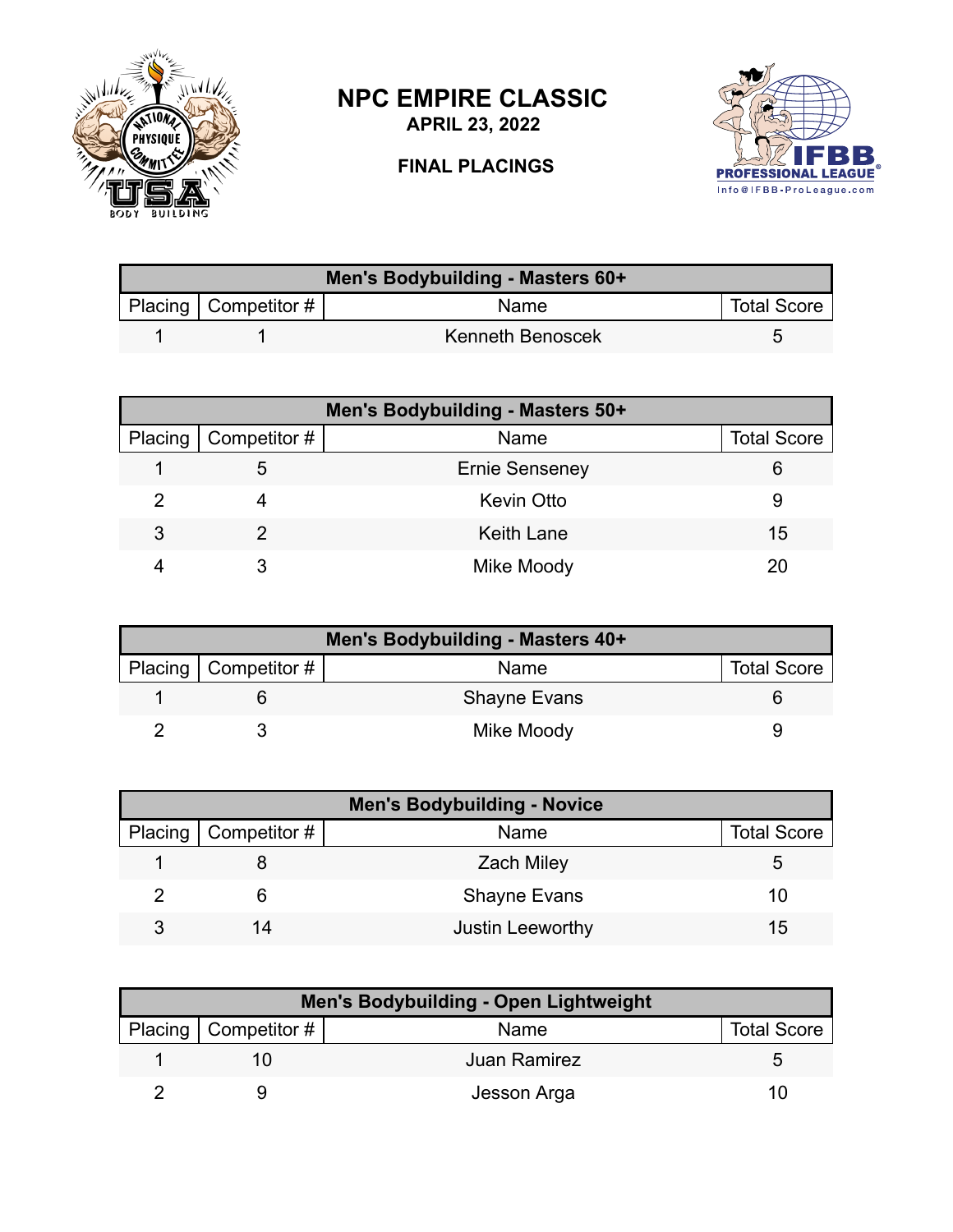| <b>Men's Bodybuilding - Open Middleweight</b> |              |                      |                    |  |
|-----------------------------------------------|--------------|----------------------|--------------------|--|
| Placing                                       | Competitor # | Name                 | <b>Total Score</b> |  |
|                                               |              | Christopher Weichman |                    |  |
|                                               |              | <b>Zach Miley</b>    | 10                 |  |
| 3                                             |              | <b>Adrian Cortez</b> | 15                 |  |
|                                               |              | <b>Shayne Evans</b>  | 20                 |  |

| Men's Bodybuilding - Open Light Heavyweight |                       |                    |  |  |
|---------------------------------------------|-----------------------|--------------------|--|--|
| Placing   Competitor #                      | Name                  | <b>Total Score</b> |  |  |
|                                             | Cole Johnson          |                    |  |  |
| 15                                          | Tj Mick               |                    |  |  |
|                                             | <b>Terrell Duncan</b> | 14                 |  |  |

| <b>Men's Bodybuilding - Open Heavyweight</b> |                     |                     |                    |  |
|----------------------------------------------|---------------------|---------------------|--------------------|--|
| Placing I                                    | $\mid$ Competitor # | Name                | <b>Total Score</b> |  |
|                                              | 24                  | <b>Tyson Frodin</b> | b                  |  |
|                                              | 17                  | Kainoa Pang-Peach   | 10                 |  |
| 3                                            | 14                  | Justin Leeworthy    | 15                 |  |
|                                              | 16                  | Ethan Graham        |                    |  |

| <b>Men's Bodybuilding - Open Super Heavyweight</b> |                        |                     |                    |  |
|----------------------------------------------------|------------------------|---------------------|--------------------|--|
|                                                    | Placing   Competitor # | Name                | <b>Total Score</b> |  |
|                                                    | 19                     | * John Ott *        | b                  |  |
| 2                                                  | 18                     | <b>Jacob Briles</b> | 10                 |  |
| 3                                                  |                        | <b>Keith Lane</b>   | 15                 |  |
|                                                    | 140                    | Steven Moore        | 20                 |  |

| Men's Classic Physique - Masters 60+ |                         |                    |  |  |
|--------------------------------------|-------------------------|--------------------|--|--|
| Placing   Competitor #               | Name                    | <b>Total Score</b> |  |  |
|                                      | <b>Roger Montgomery</b> | G                  |  |  |
|                                      | John Mackey             | 10                 |  |  |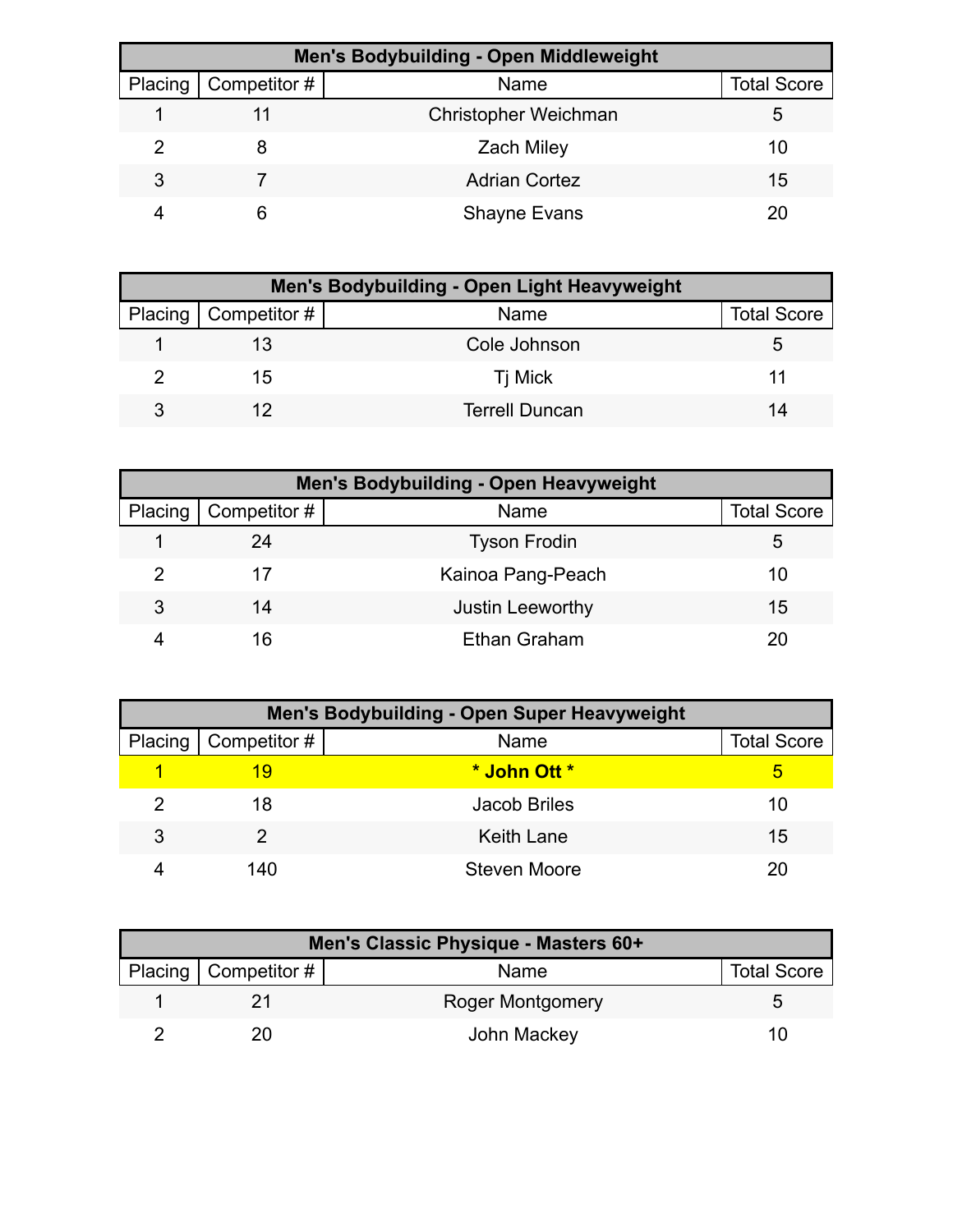| Men's Classic Physique - Masters 50+ |                        |                         |                    |  |
|--------------------------------------|------------------------|-------------------------|--------------------|--|
|                                      | Placing   Competitor # | Name                    | <b>Total Score</b> |  |
|                                      |                        | <b>Kevin Otto</b>       |                    |  |
|                                      |                        | <b>Roger Montgomery</b> |                    |  |
|                                      |                        | Keith Lane              | 15                 |  |

| Men's Classic Physique - Masters 40+ |                       |                    |  |  |
|--------------------------------------|-----------------------|--------------------|--|--|
| Placing   Competitor $#$             | Name                  | <b>Total Score</b> |  |  |
|                                      | <b>Bryan Williams</b> |                    |  |  |
|                                      | Keith Lane            | 10                 |  |  |

|         | Men's Classic Physique - Masters 35+ |                       |                    |  |  |
|---------|--------------------------------------|-----------------------|--------------------|--|--|
| Placing | Competitor #                         | Name                  | <b>Total Score</b> |  |  |
|         | 24                                   | <b>Tyson Frodin</b>   | 5                  |  |  |
| 2       | 12                                   | <b>Terrell Duncan</b> | 10                 |  |  |
| 3       | 18                                   | <b>Jacob Briles</b>   | 15                 |  |  |
| 4       | 22                                   | <b>Michael Gerry</b>  | 20                 |  |  |
| 5       | 8                                    | <b>Zach Miley</b>     | 25                 |  |  |
| 6       | 23                                   | <b>Bryan Williams</b> | 30                 |  |  |

| <b>Men's Classic Physique - Junior</b> |                        |                    |                    |
|----------------------------------------|------------------------|--------------------|--------------------|
|                                        | Placing   Competitor # | Name               | <b>Total Score</b> |
|                                        | 25                     | Jeremy King        | :C                 |
|                                        | 27                     | <b>Austin Nine</b> | 10                 |
| 3                                      | 26                     | Marv Menguita      | $15^{\circ}$       |

|         | Men's Classic Physique - True Novice A |                       |                    |  |  |
|---------|----------------------------------------|-----------------------|--------------------|--|--|
| Placing | Competitor #                           | Name                  | <b>Total Score</b> |  |  |
|         | 28                                     | Damon Leiferman       | 6                  |  |  |
| 2       | 9                                      | Jesson Arga           | 9                  |  |  |
| 3       | 25                                     | Jeremy King           | 16                 |  |  |
| 4       | 27                                     | <b>Austin Nine</b>    | 21                 |  |  |
| 5       | 23                                     | <b>Bryan Williams</b> | 24                 |  |  |
| 6       | 33                                     | <b>Tony Watters</b>   | 30                 |  |  |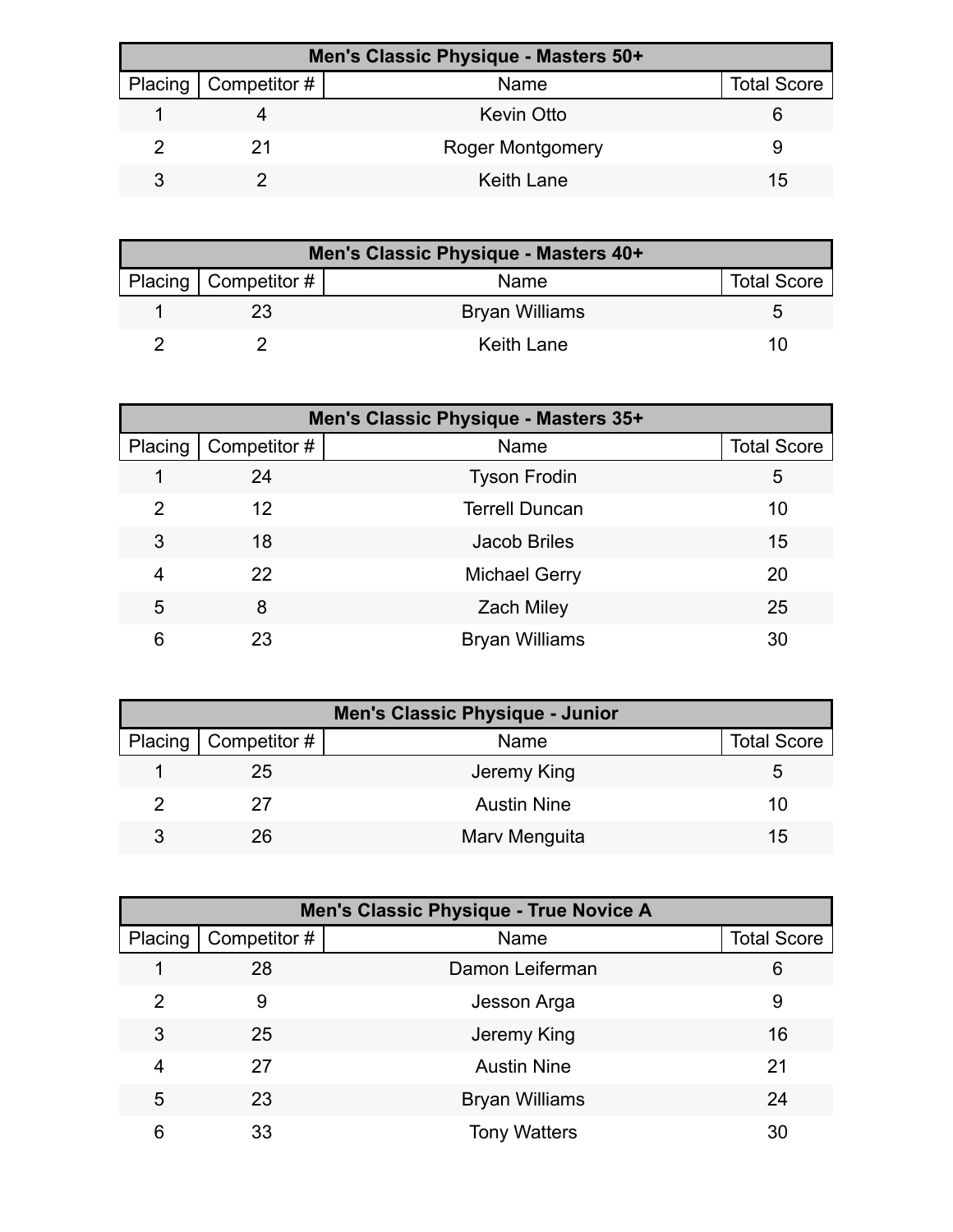|         | <b>Men's Classic Physique - True Novice B</b> |                              |                    |  |  |
|---------|-----------------------------------------------|------------------------------|--------------------|--|--|
| Placing | Competitor #                                  | Name                         | <b>Total Score</b> |  |  |
|         | 29                                            | <b>Irving Macias</b>         | 5                  |  |  |
| 2       | 30                                            | <b>Christopher Maldonado</b> | 10                 |  |  |
| 3       | 32                                            | Noah Pasino                  | 15                 |  |  |
| 4       | 31                                            | <b>Tobin Ortega</b>          | 20                 |  |  |
| 5       | 20                                            | John Mackey                  | 25                 |  |  |

| Men's Classic Physique - Novice A |              |                       |                    |  |
|-----------------------------------|--------------|-----------------------|--------------------|--|
| Placing                           | Competitor # | Name                  | <b>Total Score</b> |  |
|                                   | 34           | Luis Brito            | b                  |  |
| 2                                 | 28           | Damon Leiferman       | 10                 |  |
| 3                                 | 25           | Jeremy King           | 15                 |  |
|                                   | 23           | <b>Bryan Williams</b> | 20                 |  |

| <b>Men's Classic Physique - Novice B</b> |                        |                      |                    |  |
|------------------------------------------|------------------------|----------------------|--------------------|--|
|                                          | Placing   Competitor # | Name                 | <b>Total Score</b> |  |
|                                          | 35                     | <b>Matthew Coles</b> | b                  |  |
| 2                                        | 36                     | <b>Brent Wingham</b> | 10                 |  |
| 3                                        | 33                     | <b>Tony Watters</b>  | 17                 |  |
|                                          | 31                     | <b>Tobin Ortega</b>  | 18                 |  |

| Men's Classic Physique - Open A |              |                       |                    |
|---------------------------------|--------------|-----------------------|--------------------|
| Placing                         | Competitor # | Name                  | <b>Total Score</b> |
|                                 | 12           | <b>Terrell Duncan</b> | 5                  |
| $\overline{2}$                  | 22           | <b>Michael Gerry</b>  | 12                 |
| 3                               | 11           | Christopher Weichman  | 13                 |
| 4                               | 28           | Damon Leiferman       | 20                 |
| 5                               | 34           | Luis Brito            | 25                 |
| 6                               | 36           | <b>Brent Wingham</b>  | 31                 |
|                                 | 23           | <b>Bryan Williams</b> | 34                 |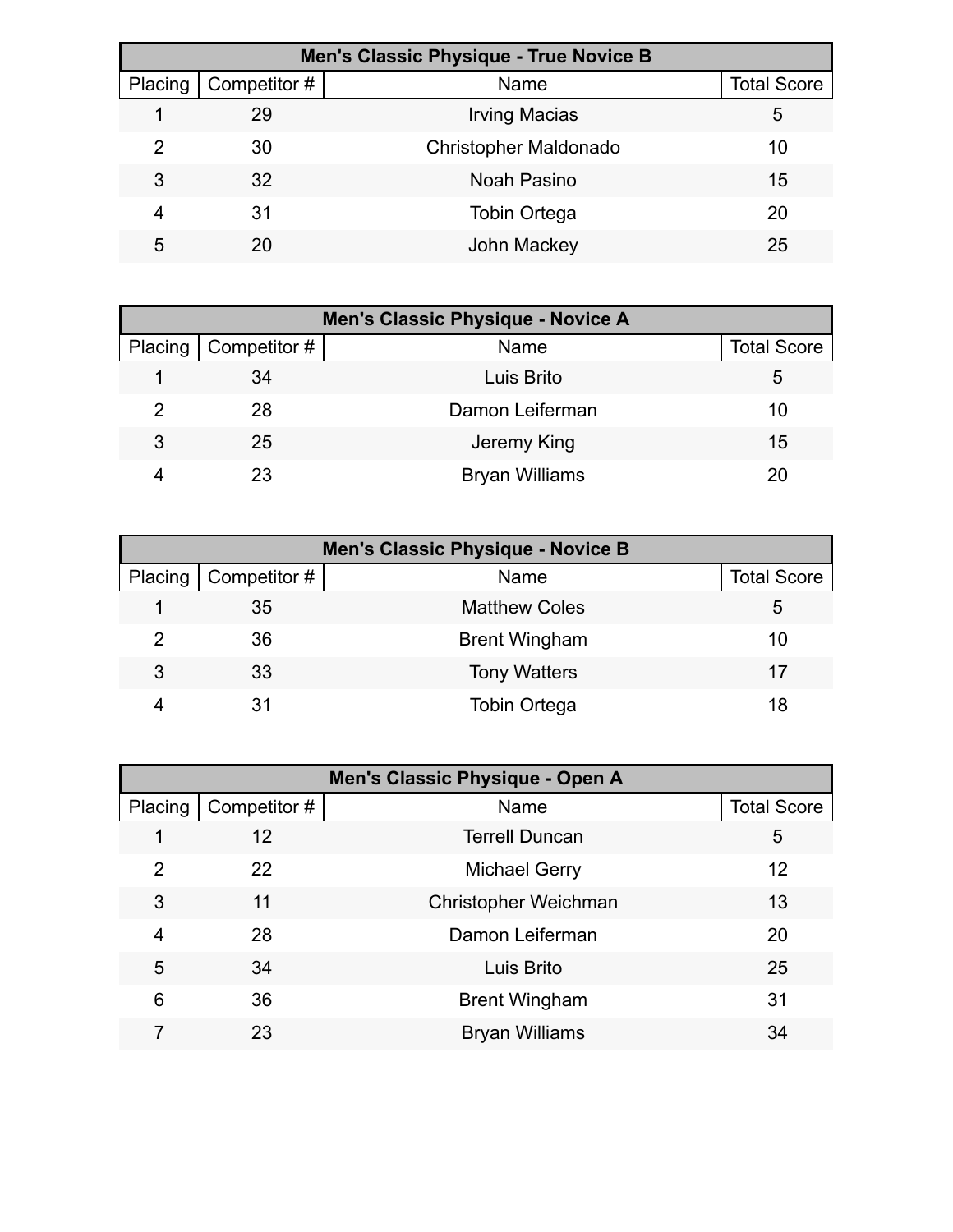| Men's Classic Physique - Open B |              |                          |                    |  |
|---------------------------------|--------------|--------------------------|--------------------|--|
| Placing                         | Competitor # | Name                     | <b>Total Score</b> |  |
|                                 | 13           | * Cole Johnson *         | 5                  |  |
| $\mathcal{P}$                   | 24           | <b>Tyson Frodin</b>      | 12                 |  |
| 3                               | 29           | <b>Irving Macias</b>     | 16                 |  |
| 4                               | 18           | Jacob Briles             | 17                 |  |
| 5                               | 37           | <b>Garrett Hoffnagle</b> | 27                 |  |
| 6                               | 17           | Kainoa Pang-Peach        | 28                 |  |
|                                 | 35           | <b>Matthew Coles</b>     | 35                 |  |

| <b>Women's Bodybuilding - Open</b> |                            |               |                    |
|------------------------------------|----------------------------|---------------|--------------------|
|                                    | Placing   Competitor # $ $ | Name          | <b>Total Score</b> |
|                                    |                            | Dana Richards |                    |
|                                    |                            | Ecko Homolka  |                    |

| Men's Physique - Masters 60+ |                        |                         |                    |  |
|------------------------------|------------------------|-------------------------|--------------------|--|
|                              | Placing   Competitor # | Name                    | <b>Total Score</b> |  |
|                              |                        | <b>Roger Montgomery</b> |                    |  |
|                              |                        | <b>Kenneth Benoscek</b> |                    |  |

| Men's Physique - Masters 50+ |                          |                         |                    |  |
|------------------------------|--------------------------|-------------------------|--------------------|--|
|                              | Placing   Competitor $#$ | Name                    | <b>Total Score</b> |  |
|                              |                          | <b>Roger Montgomery</b> | 5                  |  |
|                              |                          | <b>Kevin Otto</b>       | 10                 |  |
| 3                            | 38                       | <b>Jason Harvey</b>     | 15                 |  |
|                              | 39                       | <b>Hal Signett</b>      |                    |  |

| Men's Physique - Masters 40+ |                      |                    |  |  |
|------------------------------|----------------------|--------------------|--|--|
| Placing   Competitor #       | Name                 | <b>Total Score</b> |  |  |
|                              | <b>Michael Gerry</b> | ∽                  |  |  |
| 38                           | Jason Harvey         | 10                 |  |  |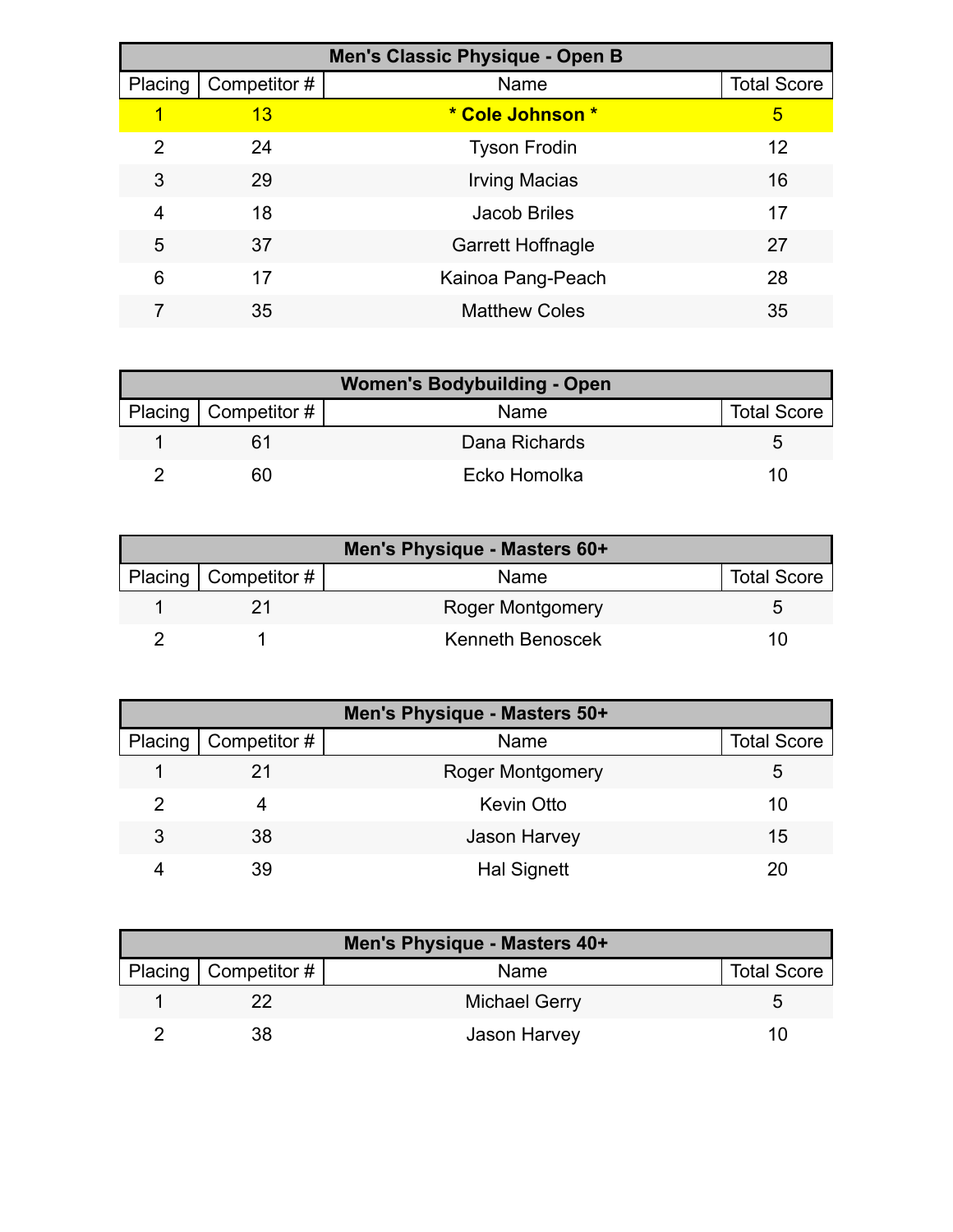| Men's Physique - Masters 35+ |                     |                         |                    |  |
|------------------------------|---------------------|-------------------------|--------------------|--|
| Placing                      | $\mid$ Competitor # | Name                    | <b>Total Score</b> |  |
|                              | 40                  | <b>Timo Bailey</b>      | 5                  |  |
|                              | 42                  | David Purcell Jr        | 10                 |  |
| 3                            | 41                  | <b>Marcello Collins</b> | 16                 |  |
|                              | 44                  | Michael Villegas        | 19                 |  |

| <b>Men's Physique - Junior</b> |              |                     |                    |
|--------------------------------|--------------|---------------------|--------------------|
| Placing                        | Competitor # | Name                | <b>Total Score</b> |
|                                | 27           | <b>Austin Nine</b>  | 5                  |
| 2                              | 45           | Nicolai Epling      | 11                 |
| 3                              | 47           | Amos Klempel        | 14                 |
| 4                              | 26           | Marv Menguita       | 20                 |
| 5                              | 46           | <b>Mason Harvey</b> | 25                 |

|         | Men's Physique - True Novice A |                         |                    |  |  |
|---------|--------------------------------|-------------------------|--------------------|--|--|
| Placing | Competitor #                   | Name                    | <b>Total Score</b> |  |  |
| 1       | 27                             | <b>Austin Nine</b>      |                    |  |  |
| 2       | 41                             | <b>Marcello Collins</b> | 9                  |  |  |
| 3       | 54                             | <b>Matt Porter</b>      | 14                 |  |  |
| 4       | 51                             | <b>Bradlee Davey</b>    | 20                 |  |  |
| 5       | 47                             | Amos Klempel            | 24                 |  |  |
| 6       | 33                             | <b>Tony Watters</b>     | 30                 |  |  |
| 7       | 38                             | <b>Jason Harvey</b>     | 36                 |  |  |
| 8       | 46                             | <b>Mason Harvey</b>     | 39                 |  |  |

| <b>Men's Physique - True Novice B</b> |              |                       |                    |
|---------------------------------------|--------------|-----------------------|--------------------|
| Placing                               | Competitor # | Name                  | <b>Total Score</b> |
|                                       | 40           | <b>Timo Bailey</b>    | 5                  |
| $\overline{2}$                        | 50           | Caleb Chapman         | 11                 |
| 3                                     | 48           | <b>Sheldon Barnes</b> | 14                 |
| 4                                     | 45           | Nicolai Epling        | 20                 |
| 5                                     | 32           | Noah Pasino           | 25                 |
| 6                                     | 39           | <b>Hal Signett</b>    | 35                 |
| <b>NS</b>                             | 52           | <b>Chris Demoney</b>  | <b>NS</b>          |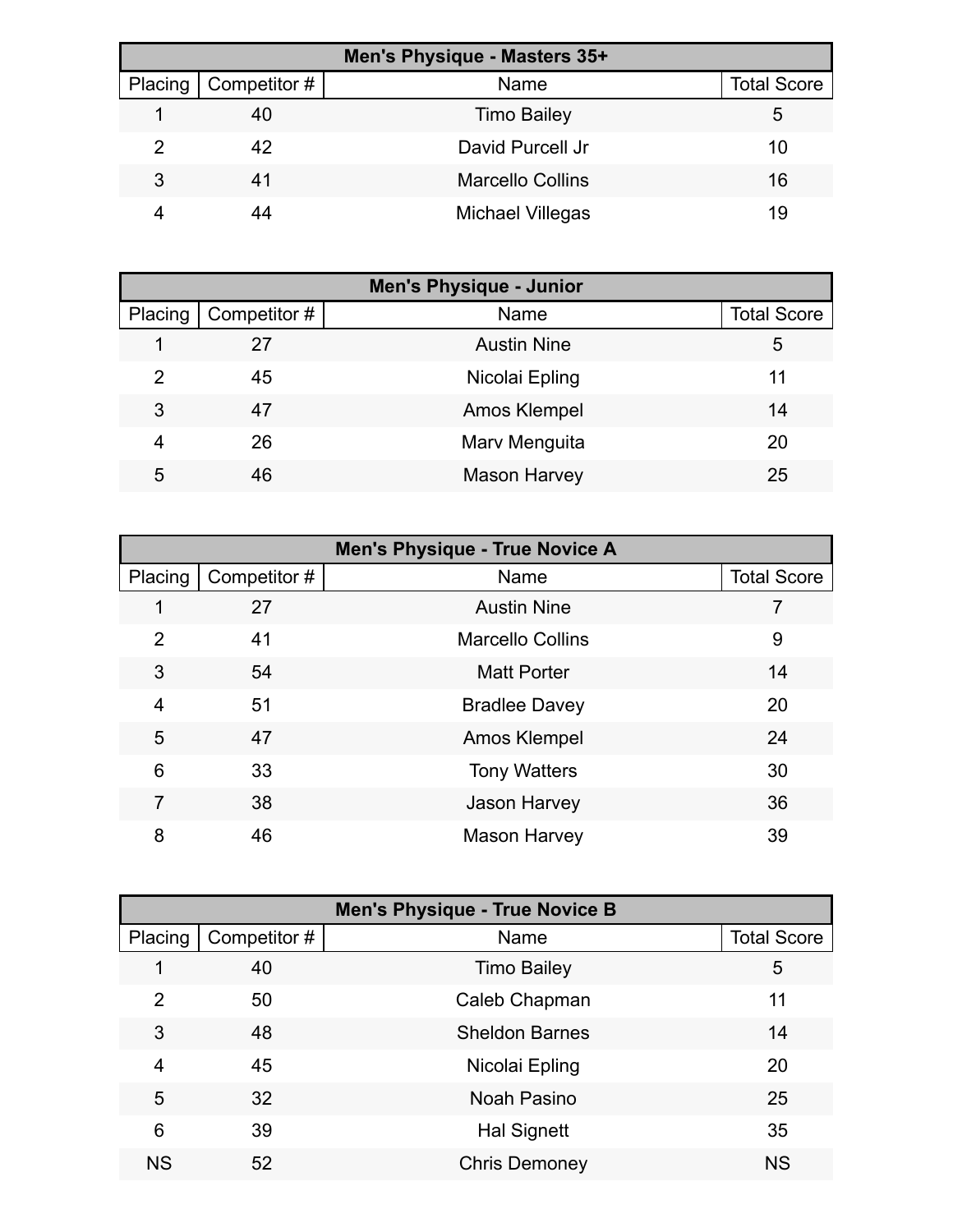| <b>Men's Physique - Novice A</b> |             |                           |                    |  |
|----------------------------------|-------------|---------------------------|--------------------|--|
| Placing                          | Competitor# | Name                      | <b>Total Score</b> |  |
|                                  | 41          | <b>Marcello Collins</b>   | 6                  |  |
| 2                                | 55          | <b>Christopher Chitty</b> | 9                  |  |
| 3                                | 44          | Michael Villegas          | 16                 |  |
| 4                                | 51          | <b>Bradlee Davey</b>      | 19                 |  |
| 5                                | 33          | <b>Tony Watters</b>       | 25                 |  |

| <b>Men's Physique - Novice B</b> |                        |                       |                    |  |
|----------------------------------|------------------------|-----------------------|--------------------|--|
|                                  | Placing   Competitor # | Name                  | <b>Total Score</b> |  |
|                                  | 50                     | Caleb Chapman         |                    |  |
| 2                                | 48                     | <b>Sheldon Barnes</b> | 8                  |  |
| 3                                | 56                     | <b>Alex Fruci</b>     | 15                 |  |
|                                  | 57                     | <b>Bryce Maxwell</b>  | 20                 |  |

| <b>Men's Physique - Open A</b> |              |                           |                    |
|--------------------------------|--------------|---------------------------|--------------------|
| Placing                        | Competitor # | Name                      | <b>Total Score</b> |
| 1                              | 40           | * Timo Bailey *           | 5                  |
| $\overline{2}$                 | 59           | <b>Lial Rivera</b>        | 11                 |
| 3                              | 22           | <b>Michael Gerry</b>      | 17                 |
| 4                              | 55           | <b>Christopher Chitty</b> | 21                 |
| 5                              | 50           | Caleb Chapman             | 22                 |
| 6                              | 54           | <b>Matt Porter</b>        | 30                 |
|                                | 58           | <b>Matt Ehnes</b>         | 35                 |

|           | <b>Men's Physique - Open B</b> |                       |                    |  |
|-----------|--------------------------------|-----------------------|--------------------|--|
| Placing   | Competitor #                   | Name                  | <b>Total Score</b> |  |
|           | 42                             | David Purcell Jr      | 6                  |  |
| 2         | 48                             | <b>Sheldon Barnes</b> | 9                  |  |
| 3         | 17                             | Kainoa Pang-Peach     | 14                 |  |
| 4         | 56                             | <b>Alex Fruci</b>     | 20                 |  |
| 5         | 45                             | Nicolai Epling        | 25                 |  |
| 6         | 57                             | <b>Bryce Maxwell</b>  | 35                 |  |
| <b>NS</b> | 52                             | <b>Chris Demoney</b>  | <b>NS</b>          |  |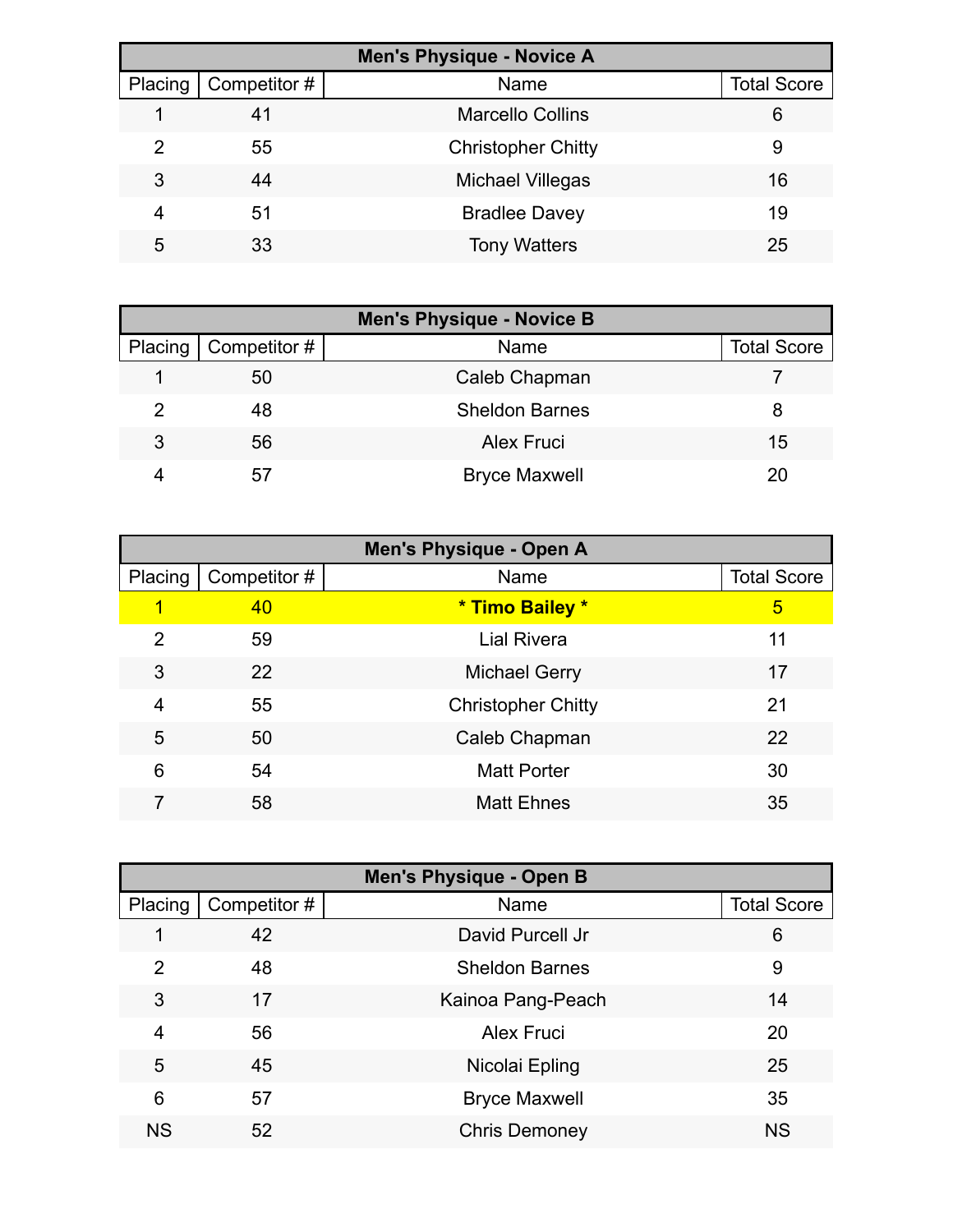| <b>Women's Physique - Masters 35+</b> |                        |                         |                    |
|---------------------------------------|------------------------|-------------------------|--------------------|
|                                       | Placing   Competitor # | Name                    | <b>Total Score</b> |
|                                       | 60                     | Ecko Homolka            |                    |
|                                       |                        | <b>Kristy Misiaszek</b> |                    |

| Women's Physique - Open |                        |                           |                    |
|-------------------------|------------------------|---------------------------|--------------------|
|                         | Placing   Competitor # | Name                      | <b>Total Score</b> |
|                         |                        | <b>Hailey Seltenreich</b> |                    |
|                         | 60                     | Ecko Homolka              | 10                 |

| Women's Figure - Masters 55+ |                          |               |                    |  |
|------------------------------|--------------------------|---------------|--------------------|--|
|                              | Placing   Competitor $#$ | Name          | <b>Total Score</b> |  |
|                              |                          | Marjean Moats |                    |  |

| Women's Figure - Masters 50+ |                              |                     |                    |
|------------------------------|------------------------------|---------------------|--------------------|
|                              | Placing $\vert$ Competitor # | Name                | <b>Total Score</b> |
|                              |                              | Marjean Moats       | G                  |
|                              | 65                           | Elsa Redberg        | 10                 |
|                              | 82                           | <b>Tonya Murray</b> | 15                 |

| Women's Figure - Masters 45+ |                              |                         |                    |
|------------------------------|------------------------------|-------------------------|--------------------|
|                              | Placing $\vert$ Competitor # | Name                    | <b>Total Score</b> |
|                              | 62                           | <b>Kristy Misiaszek</b> |                    |
|                              | 65                           | Elsa Redberg            |                    |
| 3                            | 83                           | Jodi Williams           |                    |

| Women's Figure - Masters 40+ |              |                         |                    |
|------------------------------|--------------|-------------------------|--------------------|
| Placing                      | Competitor # | Name                    | <b>Total Score</b> |
|                              | 86           | <b>Kimberlie Harvey</b> | 5                  |
| 2                            | 85           | Megan Gray              | 12                 |
| 3                            | 89           | <b>Crystal Paul</b>     | 13                 |
| 4                            | 90           | <b>Amber Porphy</b>     | 20                 |
| 5                            | 88           | Mackensie Liberman      | 25                 |
| 6                            | 84           | Janeen Ferguson         | 30                 |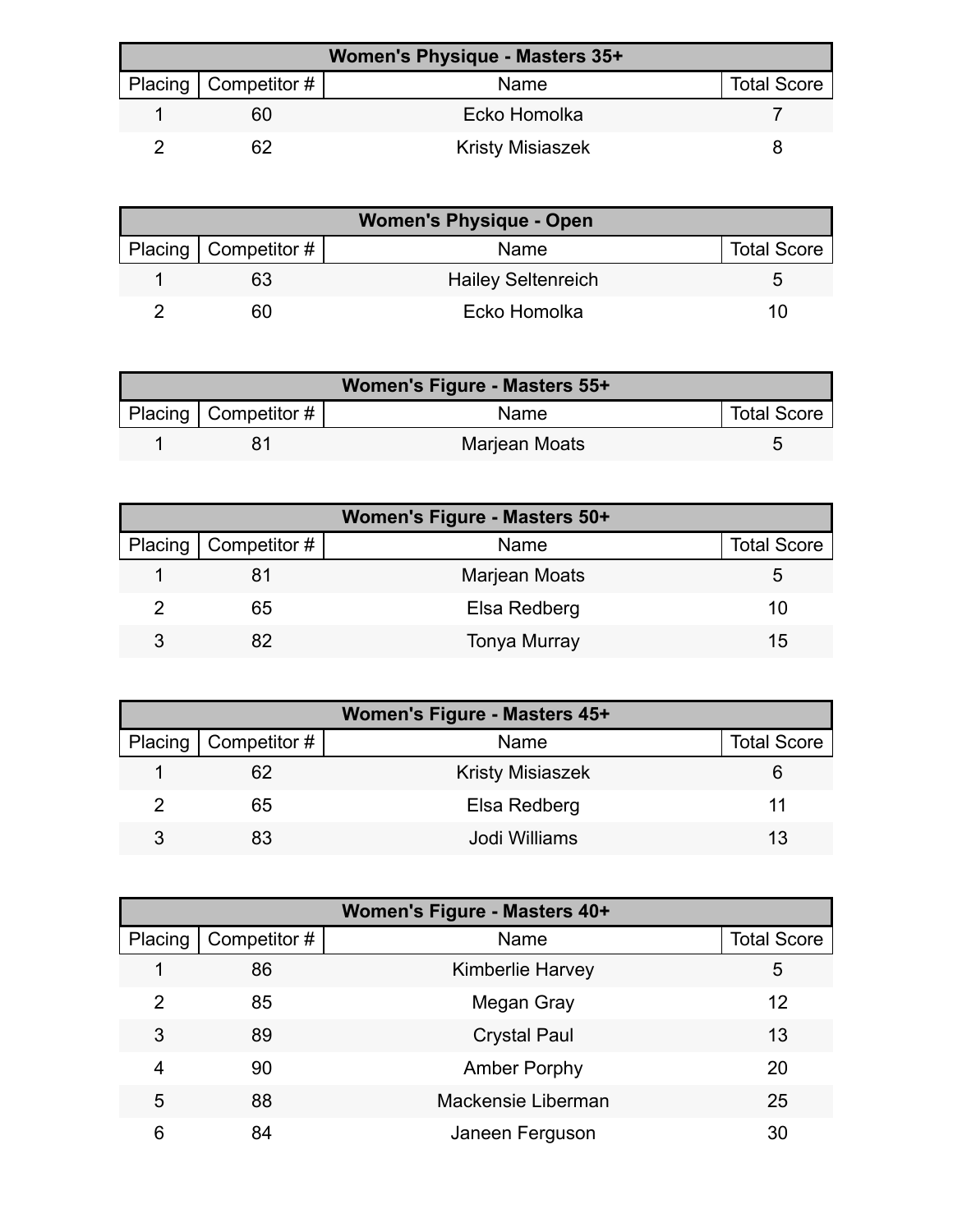| Women's Figure - Masters 35+ |                              |                         |                    |
|------------------------------|------------------------------|-------------------------|--------------------|
|                              | Placing $\vert$ Competitor # | Name                    | <b>Total Score</b> |
|                              | 86                           | <b>Kimberlie Harvey</b> | 5                  |
|                              | 89                           | <b>Crystal Paul</b>     | 12                 |
| 3                            | 85                           | Megan Gray              | 13                 |
|                              | 90                           | <b>Amber Porphy</b>     | 20                 |

| <b>Women's Figure - True Novice</b> |              |                           |                    |
|-------------------------------------|--------------|---------------------------|--------------------|
| Placing                             | Competitor # | Name                      | <b>Total Score</b> |
|                                     | 63           | <b>Hailey Seltenreich</b> | 5                  |
| 2                                   | 73           | <b>Cheyenne Pace</b>      | 12                 |
| 3                                   | 92           | <b>Rasa Morris</b>        | 16                 |
| 4                                   | 90           | <b>Amber Porphy</b>       | 18                 |
| 5                                   | 88           | Mackensie Liberman        | 26                 |
| 6                                   | 91           | <b>Kolette Bower</b>      | 28                 |

| <b>Women's Figure - Novice</b> |              |                      |                    |
|--------------------------------|--------------|----------------------|--------------------|
| Placing                        | Competitor # | Name                 | <b>Total Score</b> |
|                                | 93           | Sarra Arras          |                    |
| 2                              | 94           | Carlea Baughn        | 8                  |
| 3                              | 73           | <b>Cheyenne Pace</b> | 16                 |
| 4                              | 92           | Rasa Morris          | 19                 |
| 5                              | 88           | Mackensie Liberman   | 27                 |
| 6                              | 90           | <b>Amber Porphy</b>  | 28                 |

| <b>Women's Figure - Open A</b> |              |                         |                    |
|--------------------------------|--------------|-------------------------|--------------------|
| Placing                        | Competitor # | Name                    | <b>Total Score</b> |
|                                | 63           | * Hailey Seltenreich *  | 5                  |
| 2                              | 86           | <b>Kimberlie Harvey</b> | 10                 |
| 3                              | 94           | Carlea Baughn           | 15                 |
|                                | 89           | <b>Crystal Paul</b>     | 20                 |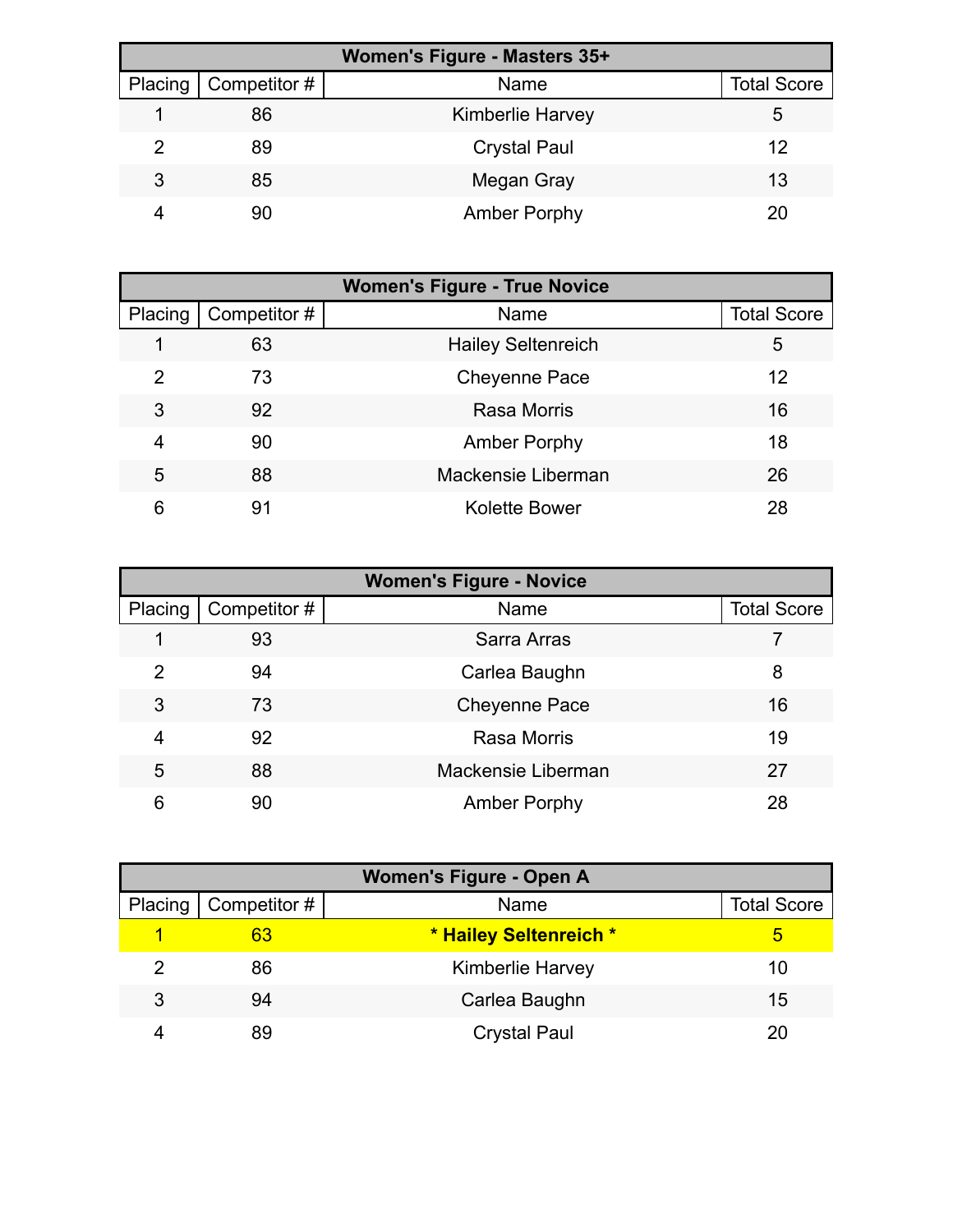| <b>Women's Figure - Open B</b> |                        |                         |                    |  |
|--------------------------------|------------------------|-------------------------|--------------------|--|
|                                | Placing   Competitor # | Name                    | <b>Total Score</b> |  |
|                                | 93                     | Sarra Arras             | G                  |  |
|                                | 62                     | <b>Kristy Misiaszek</b> | 10                 |  |
|                                | 85                     | Megan Gray              | 15                 |  |

| Women's Wellness - Masters 45+ |                        |                  |                    |
|--------------------------------|------------------------|------------------|--------------------|
|                                | Placing   Competitor # | <b>Name</b>      | <b>Total Score</b> |
|                                | 64                     | Lisa Kromer      | G                  |
|                                | 66                     | Jennifer Roberts | 11.                |
| 3                              | 65                     | Elsa Redberg     | 14                 |

| Women's Wellness - Masters 35+ |                              |              |                    |  |
|--------------------------------|------------------------------|--------------|--------------------|--|
|                                | Placing $\vert$ Competitor # | Name         | <b>Total Score</b> |  |
|                                | 67                           | Karie Ryan   | G                  |  |
|                                | 64                           | Lisa Kromer  | 10                 |  |
|                                | 65                           | Elsa Redberg | 15                 |  |

| <b>Women's Wellness - True Novice A</b> |              |                     |                    |
|-----------------------------------------|--------------|---------------------|--------------------|
| Placing                                 | Competitor # | Name                | <b>Total Score</b> |
|                                         | 72           | Ariana Le Bel       | 5                  |
| 2                                       | 71           | <b>Kelsey Koons</b> | 12                 |
| 3                                       | 77           | Jordan Ziemba       | 13                 |
| 4                                       | 73           | Cheyenne Pace       | 20                 |
| 5                                       | 74           | Savana Sitton       | 25                 |

| <b>Women's Wellness - True Novice B</b> |              |                         |                    |
|-----------------------------------------|--------------|-------------------------|--------------------|
| Placing                                 | Competitor # | Name                    | <b>Total Score</b> |
|                                         | 69           | <b>Emily Chase</b>      | 5                  |
| 2                                       | 76           | Kaylynne Wilbur         | 11                 |
| 3                                       | 70           | <b>Allison Fruci</b>    | 13                 |
| 4                                       | 75           | <b>Breanna Vielguth</b> | 22                 |
| 5                                       | 68           | Jessica Baken           | 23                 |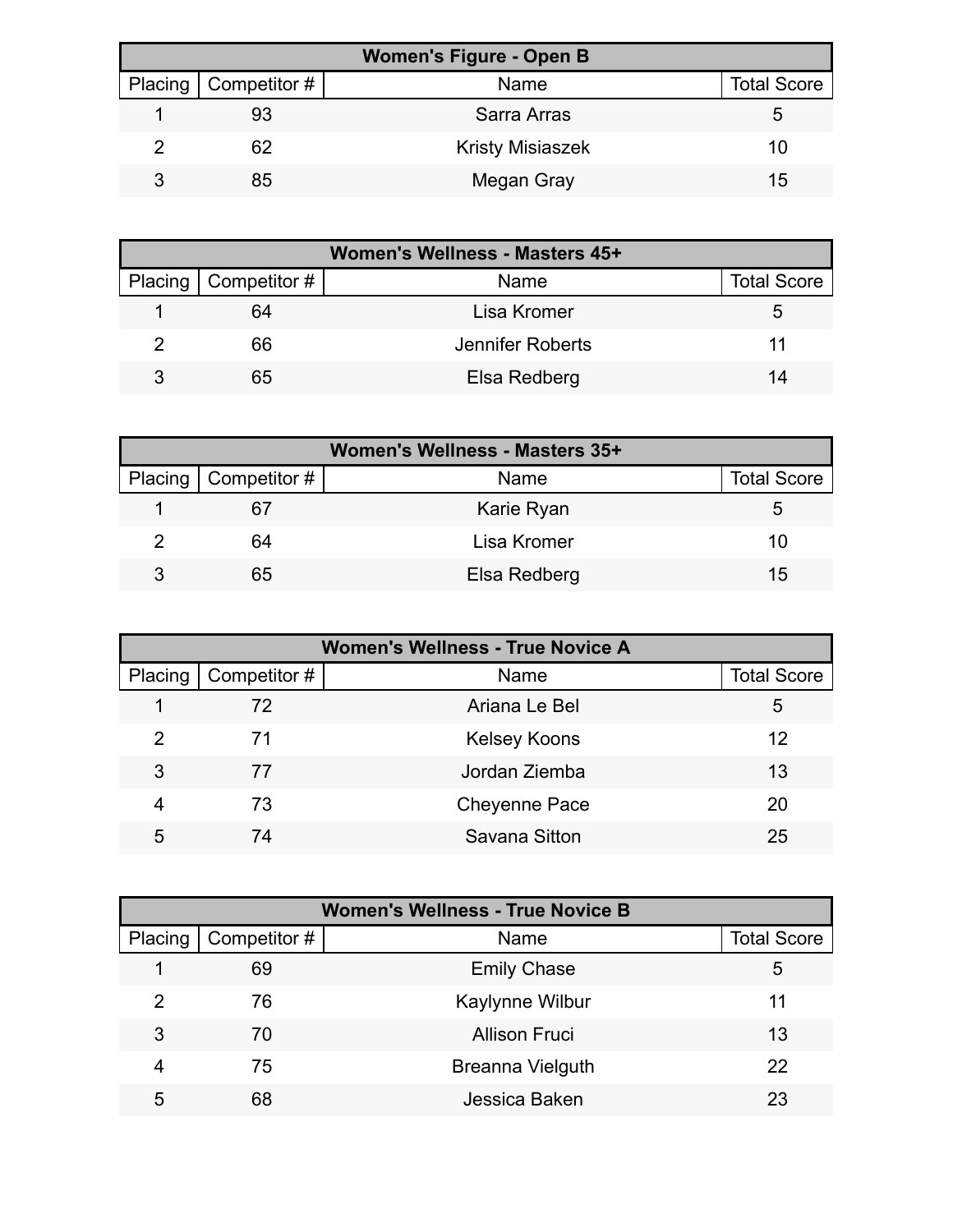| <b>Women's Wellness - Novice A</b> |              |                       |                    |  |
|------------------------------------|--------------|-----------------------|--------------------|--|
| Placing                            | Competitor # | Name                  | <b>Total Score</b> |  |
|                                    | 72           | Ariana Le Bel         | 5                  |  |
| 2                                  | 78           | <b>Kimberly Gomez</b> | 13                 |  |
| 3                                  | 71           | <b>Kelsey Koons</b>   | 14                 |  |
| 4                                  | 77           | Jordan Ziemba         | 18                 |  |
| 5                                  | 74           | Savana Sitton         | 25                 |  |

| <b>Women's Wellness - Novice B</b> |             |                         |                    |  |
|------------------------------------|-------------|-------------------------|--------------------|--|
| Placing                            | Competitor# | Name                    | <b>Total Score</b> |  |
|                                    | 76          | Kaylynne Wilbur         | 5                  |  |
| 2                                  | 70          | <b>Allison Fruci</b>    | 10                 |  |
| 3                                  | 75          | <b>Breanna Vielguth</b> | 15                 |  |
| 4                                  | 68          | Jessica Baken           | 21                 |  |
| 5                                  | 73          | <b>Cheyenne Pace</b>    | 24                 |  |

| <b>Women's Wellness - Open A</b> |              |                       |                    |
|----------------------------------|--------------|-----------------------|--------------------|
| Placing                          | Competitor # | Name                  | <b>Total Score</b> |
| 1                                | 72           | Ariana Le Bel         | 5                  |
| $\overline{2}$                   | 78           | <b>Kimberly Gomez</b> | 12                 |
| 3                                | 71           | <b>Kelsey Koons</b>   | 14                 |
| 4                                | 64           | Lisa Kromer           | 21                 |
| 5                                | 77           | Jordan Ziemba         | 25                 |
| 6                                | 80           | Amanda Wilson         | 26                 |
| <b>NS</b>                        | 79           | <b>Erin Demoney</b>   | <b>NS</b>          |

| <b>Women's Wellness - Open B</b> |              |                         |                    |  |
|----------------------------------|--------------|-------------------------|--------------------|--|
| Placing                          | Competitor # | Name                    | <b>Total Score</b> |  |
|                                  | 87           | * Yaneli Navarate *     | 5                  |  |
| 2                                | 67           | Karie Ryan              | 10                 |  |
| 3                                | 69           | <b>Emily Chase</b>      | 17                 |  |
| 4                                | 76           | Kaylynne Wilbur         | 21                 |  |
| 5                                | 70           | <b>Allison Fruci</b>    | 22                 |  |
| 6                                | 75           | <b>Breanna Vielguth</b> | 32                 |  |
|                                  | 68           | Jessica Baken           | 33                 |  |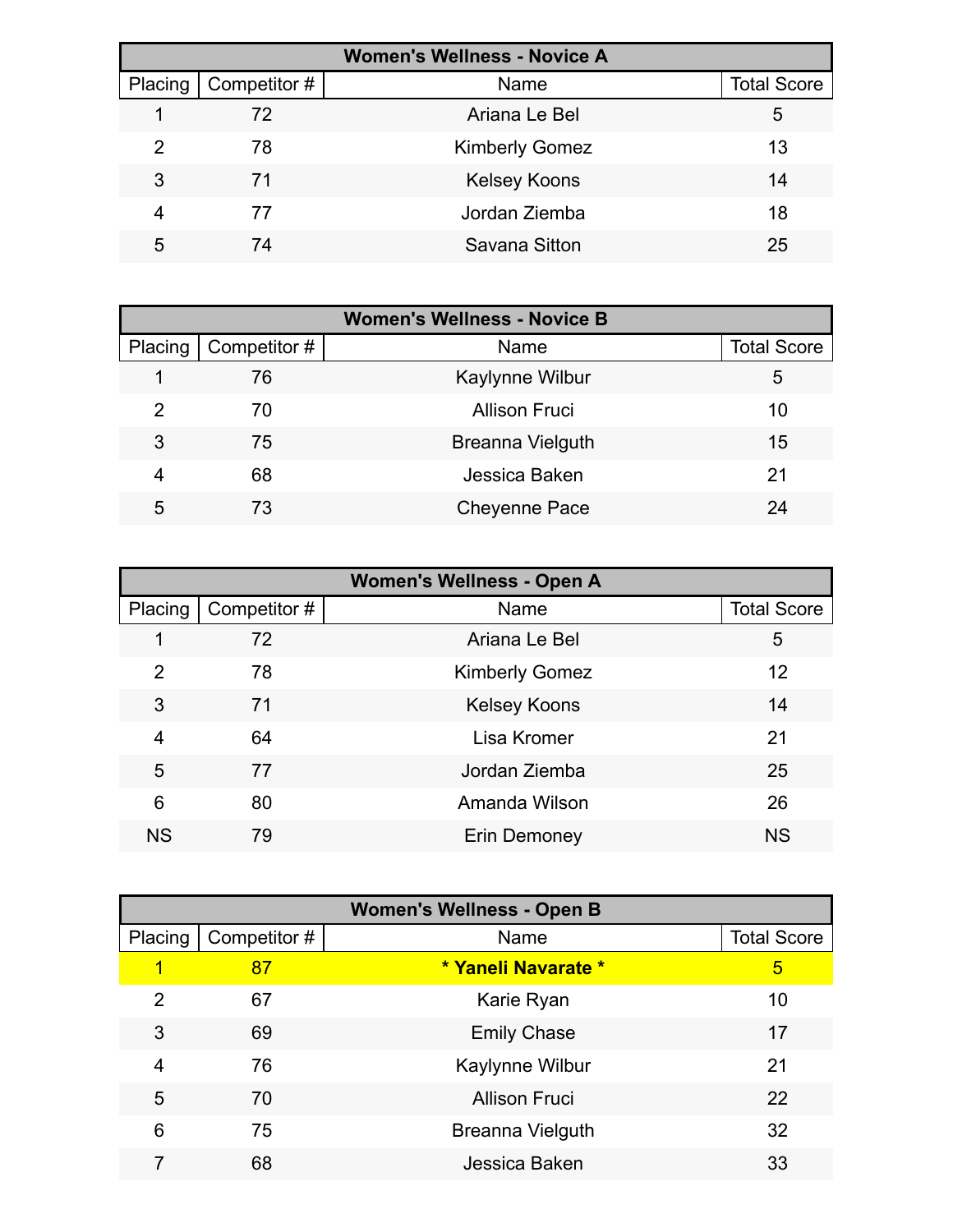| Women's Bikini - Masters 60+ |                        |                            |                    |  |
|------------------------------|------------------------|----------------------------|--------------------|--|
|                              | Placing   Competitor # | <b>Name</b>                | <b>Total Score</b> |  |
|                              | 95                     | <b>Dawnmarie Macgillis</b> |                    |  |

| Women's Bikini - Masters 55+ |                              |                     |                    |  |
|------------------------------|------------------------------|---------------------|--------------------|--|
|                              | Placing $\vert$ Competitor # | Name                | <b>Total Score</b> |  |
|                              |                              | <b>Sheryl Guyon</b> | 5.                 |  |
|                              | 95                           | Dawnmarie Macgillis | 10                 |  |
| 3                            | 96                           | Renee Fine          | 15                 |  |

| Women's Bikini - Masters 50+ |              |                       |                    |  |
|------------------------------|--------------|-----------------------|--------------------|--|
| Placing <sup>1</sup>         | Competitor # | Name                  | <b>Total Score</b> |  |
|                              | 97           | <b>Sheryl Guyon</b>   | 6                  |  |
|                              | 95           | Dawnmarie Macgillis   | 10                 |  |
| 3                            | 98           | <b>Denise Pearson</b> | 13                 |  |
|                              | 96           | Renee Fine            | 20                 |  |

| Women's Bikini - Masters 45+ |              |                         |                    |
|------------------------------|--------------|-------------------------|--------------------|
| Placing                      | Competitor # | Name                    | <b>Total Score</b> |
|                              | 101          | Dana Zavala             | 5                  |
| 2                            | 99           | Lisa Kangas             | 11                 |
| 3                            | 83           | Jodi Williams           | 15                 |
| 4                            | 100          | <b>Mary Williams</b>    | 20                 |
| 5                            | 98           | <b>Denise Pearson</b>   | 26                 |
| 6                            | 66           | <b>Jennifer Roberts</b> | 29                 |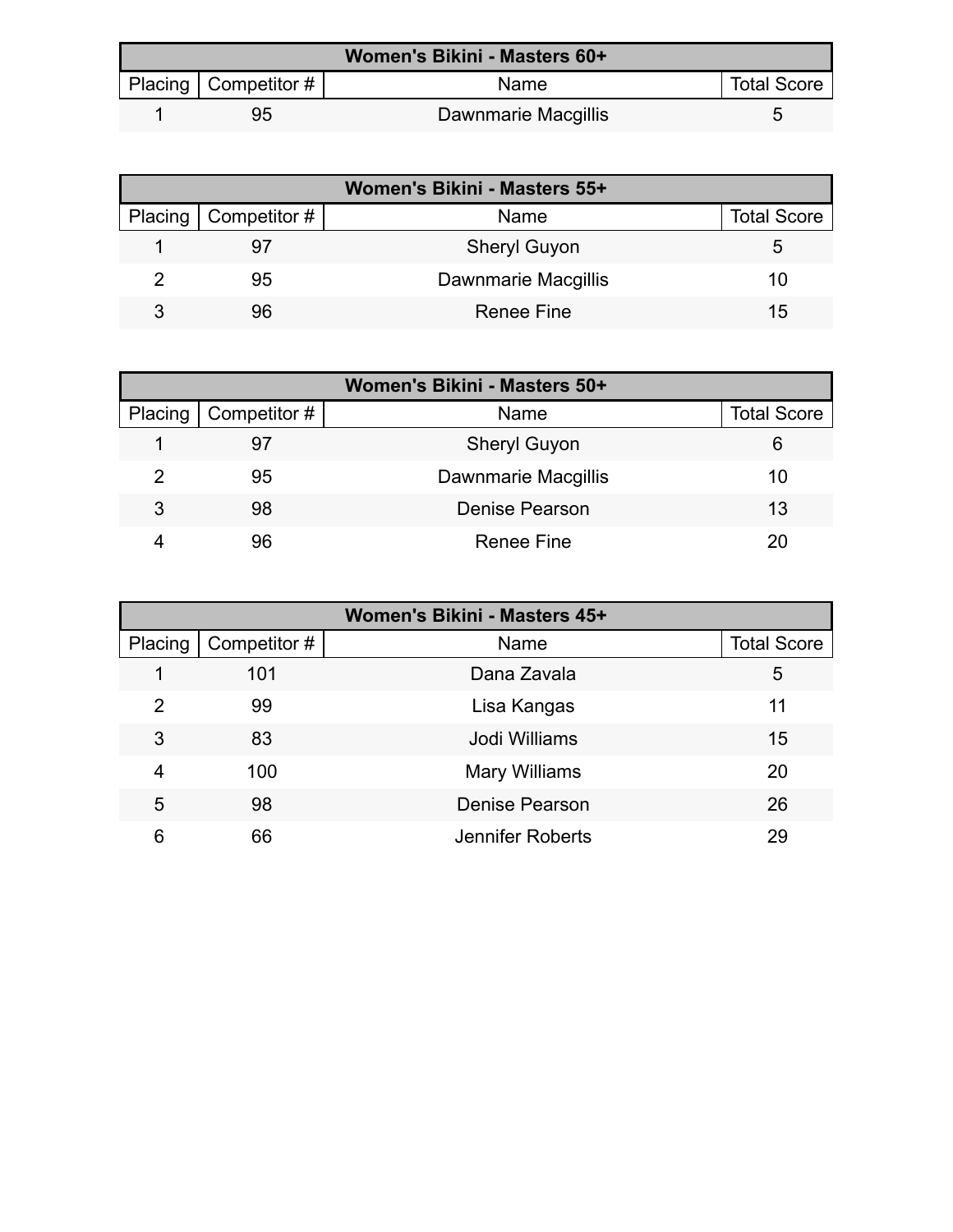| Women's Bikini - Masters 40+ |              |                         |                    |
|------------------------------|--------------|-------------------------|--------------------|
| Placing                      | Competitor # | Name                    | <b>Total Score</b> |
| 1                            | 104          | Angela Gerry            | 5                  |
| 2                            | 105          | Melissa O'neal          | 12                 |
| 3                            | 101          | Dana Zavala             | 13                 |
| 4                            | 102          | Jane Beeson             | 24                 |
| 5                            | 83           | Jodi Williams           | 25                 |
| 6                            | 106          | <b>Tracy Schweiger</b>  | 27                 |
| 7                            | 88           | Mackensie Liberman      | 37                 |
| 8                            | 100          | <b>Mary Williams</b>    | 39                 |
| 9                            | 103          | Alexandra Edmond Powers | 43                 |

|                |              | Women's Bikini - Masters 35+ |                    |
|----------------|--------------|------------------------------|--------------------|
| Placing        | Competitor # | Name                         | <b>Total Score</b> |
| 1              | 67           | Karie Ryan                   | 5                  |
| $\overline{2}$ | 107          | <b>Tessa Bromiley</b>        | 11                 |
| 3              | 101          | Dana Zavala                  | 14                 |
| 4              | 108          | <b>Stephanie Bryant</b>      | 21                 |
| 5              | 110          | <b>Venice Weaver</b>         | 24                 |
| 6              | 83           | Jodi Williams                | 30                 |
| 7              | 97           | <b>Sheryl Guyon</b>          | 37                 |
| 8              | 88           | Mackensie Liberman           | 39                 |
| 9              | 134          | Amy Taylor                   | 43                 |

| <b>Women's Bikini - True Novice A</b> |              |                           |                    |
|---------------------------------------|--------------|---------------------------|--------------------|
| Placing                               | Competitor # | Name                      | <b>Total Score</b> |
|                                       | 116          | <b>Alexis Waters</b>      | 5                  |
| 2                                     | 137          | <b>Chassity Stanisich</b> | 10                 |
| 3                                     | 110          | <b>Venice Weaver</b>      | 15                 |
| 4                                     | 113          | Kat Engen                 | 20                 |
| 5                                     | 117          | <b>Brooke Parsinen</b>    | 25                 |
| 6                                     | 92           | <b>Rasa Morris</b>        | 31                 |
|                                       | 136          | Kimberly Keough           | 34                 |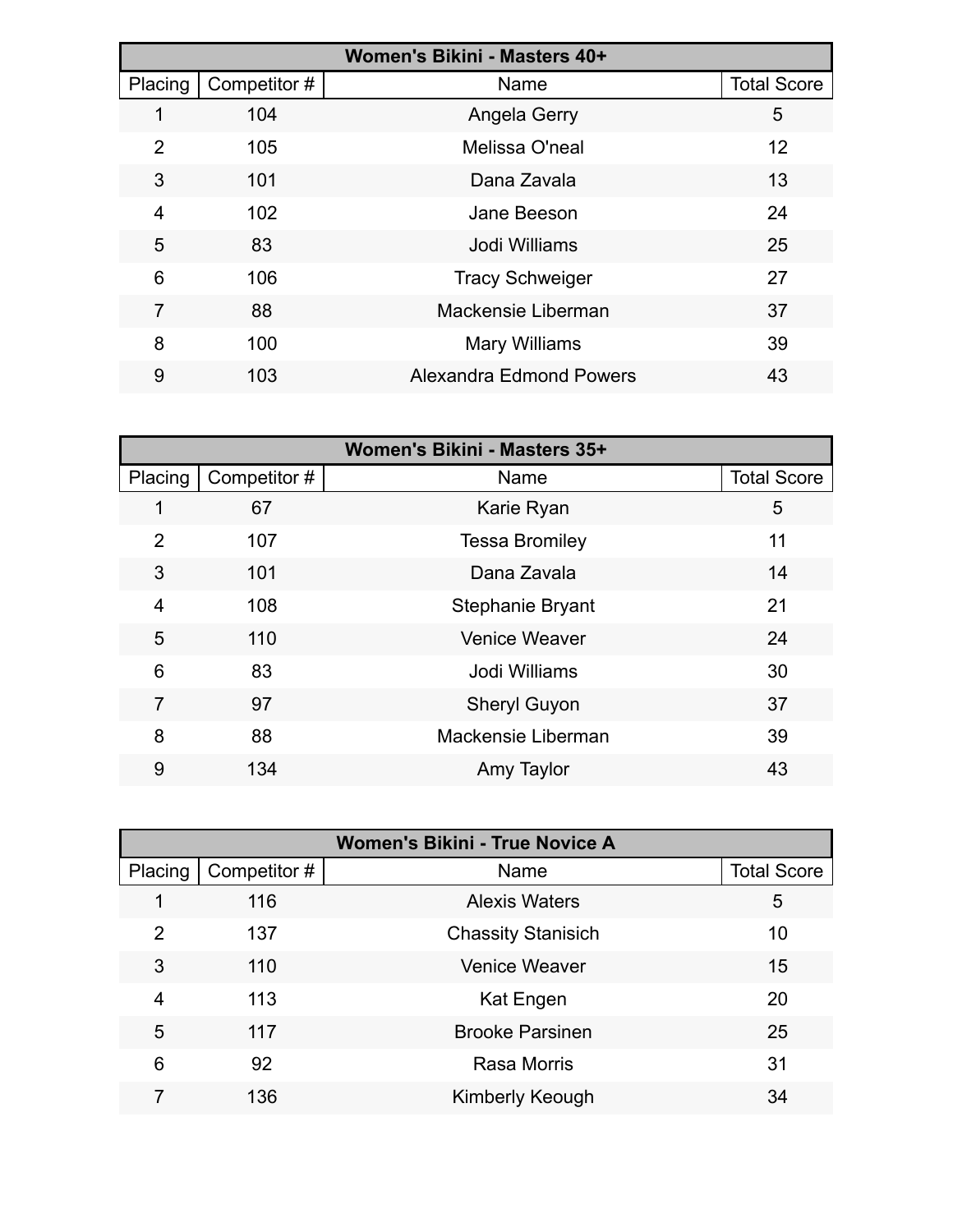| <b>Women's Bikini - True Novice B</b> |              |                      |                    |  |
|---------------------------------------|--------------|----------------------|--------------------|--|
| Placing                               | Competitor # | Name                 | <b>Total Score</b> |  |
|                                       | 101          | Dana Zavala          | 9                  |  |
| 2                                     | 76           | Kaylynne Wilbur      | 10                 |  |
| 3                                     | 123          | Guyla Walker         | 13                 |  |
| 4                                     | 120          | <b>Hannah Stuart</b> | 18                 |  |
| 5                                     | 102          | Jane Beeson          | 25                 |  |
| 6                                     | 118          | Daphne Randall       | 30                 |  |

| <b>Women's Bikini - True Novice C</b> |              |                         |                    |
|---------------------------------------|--------------|-------------------------|--------------------|
| Placing                               | Competitor # | Name                    | <b>Total Score</b> |
|                                       | 108          | Stephanie Bryant        | 5                  |
| 2                                     | 111          | Anna Anderson           | 13                 |
| 3                                     | 122          | <b>Kellsey Torres</b>   | 16                 |
| 4                                     | 105          | Melissa O'neal          | 17                 |
| 5                                     | 121          | Sophie Tice             | 24                 |
| 6                                     | 68           | Jessica Baken           | 31                 |
|                                       | 103          | Alexandra Edmond Powers | 33                 |

| <b>Women's Bikini - True Novice D</b> |              |                    |                    |  |
|---------------------------------------|--------------|--------------------|--------------------|--|
| Placing                               | Competitor # | Name               | <b>Total Score</b> |  |
|                                       | 112          | Jenny Chapman      |                    |  |
| 2                                     | 69           | <b>Emily Chase</b> | 8                  |  |
| 3                                     | 135          | Evelyn Gimurtu     | 14                 |  |
| 4                                     | 134          | Amy Taylor         | 20                 |  |
| 5                                     | 96           | <b>Renee Fine</b>  | 25                 |  |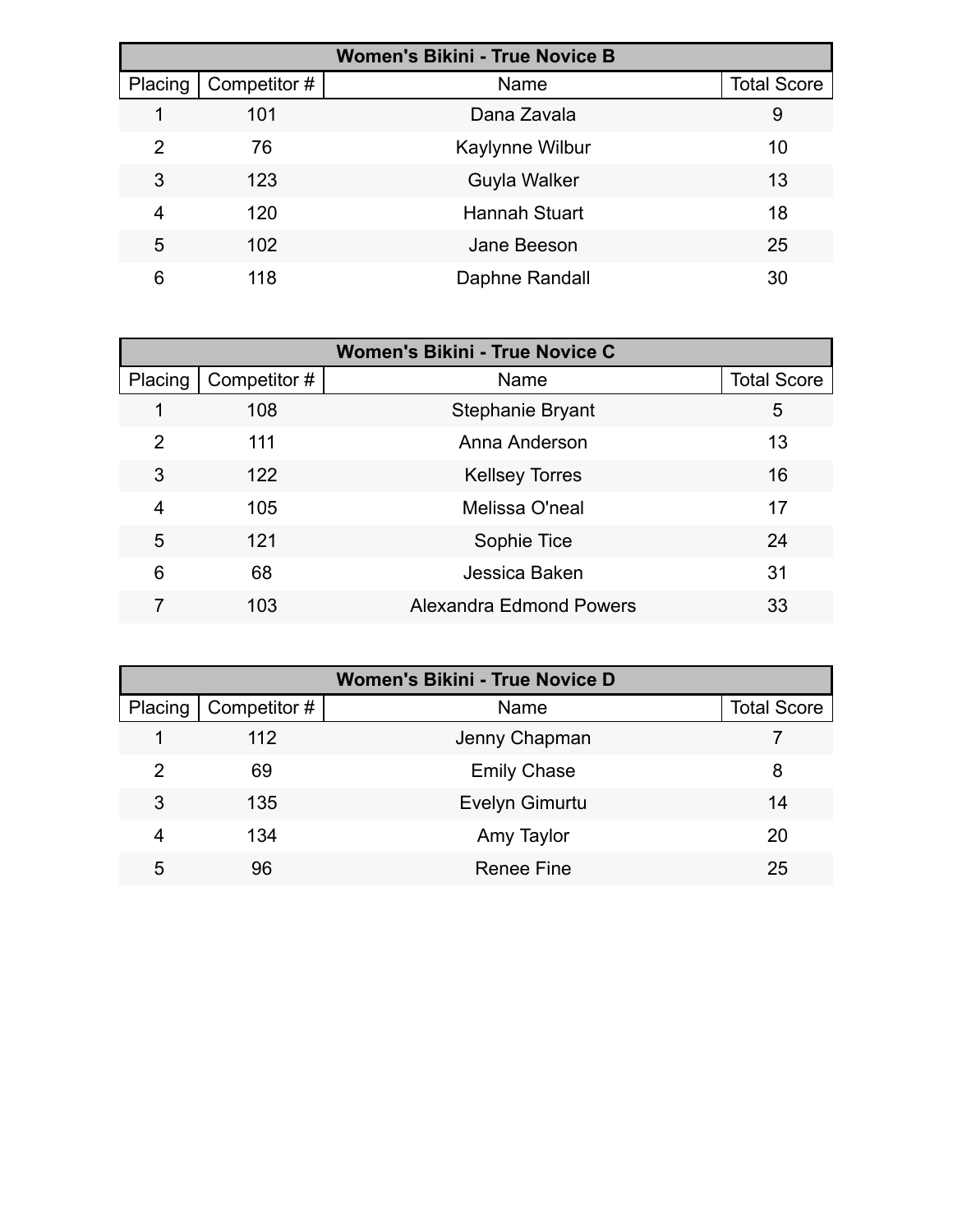| <b>Women's Bikini - Novice A</b> |              |                         |                    |  |
|----------------------------------|--------------|-------------------------|--------------------|--|
| Placing                          | Competitor # | Name                    | <b>Total Score</b> |  |
| 1                                | 125          | <b>Christy Grorud</b>   | 6                  |  |
| $\overline{2}$                   | 110          | <b>Venice Weaver</b>    | 10                 |  |
| 3                                | 138          | <b>Christina Torres</b> | 17                 |  |
| 4                                | 78           | <b>Kimberly Gomez</b>   | 18                 |  |
| 5                                | 113          | Kat Engen               | 23                 |  |
| 6                                | 117          | <b>Brooke Parsinen</b>  | 30                 |  |
| 7                                | 136          | Kimberly Keough         | 36                 |  |
| 8                                | 92           | Rasa Morris             | 39                 |  |

| <b>Women's Bikini - Novice B</b> |              |                           |                    |  |
|----------------------------------|--------------|---------------------------|--------------------|--|
| Placing                          | Competitor # | Name                      | <b>Total Score</b> |  |
| 1                                | 116          | <b>Alexis Waters</b>      | 5                  |  |
| $\overline{2}$                   | 137          | <b>Chassity Stanisich</b> | 12                 |  |
| 3                                | 101          | Dana Zavala               | 13                 |  |
| 4                                | 123          | Guyla Walker              | 21                 |  |
| 5                                | 111          | Anna Anderson             | 24                 |  |
| 6                                | 120          | <b>Hannah Stuart</b>      | 31                 |  |
| $\overline{7}$                   | 100          | <b>Mary Williams</b>      | 35                 |  |
| 8                                | 118          | Daphne Randall            | 41                 |  |
| 9                                | 128          | <b>Alexis Toll</b>        | 42                 |  |

| <b>Women's Bikini - Novice C</b> |              |                                |                    |  |
|----------------------------------|--------------|--------------------------------|--------------------|--|
| Placing                          | Competitor # | Name                           | <b>Total Score</b> |  |
| 1                                | 129          | Schronna Vong                  | 5                  |  |
| $\overline{2}$                   | 112          | Jenny Chapman                  | 10                 |  |
| 3                                | 107          | <b>Tessa Bromiley</b>          | 15                 |  |
| 4                                | 108          | <b>Stephanie Bryant</b>        | 20                 |  |
| 5                                | 122          | <b>Kellsey Torres</b>          | 27                 |  |
| 6                                | 124          | <b>Gabrielle Daily</b>         | 30                 |  |
| $\overline{7}$                   | 121          | Sophie Tice                    | 34                 |  |
| 8                                | 103          | <b>Alexandra Edmond Powers</b> | 42                 |  |
| 9                                | 127          | Shayla Prutsman                | 43                 |  |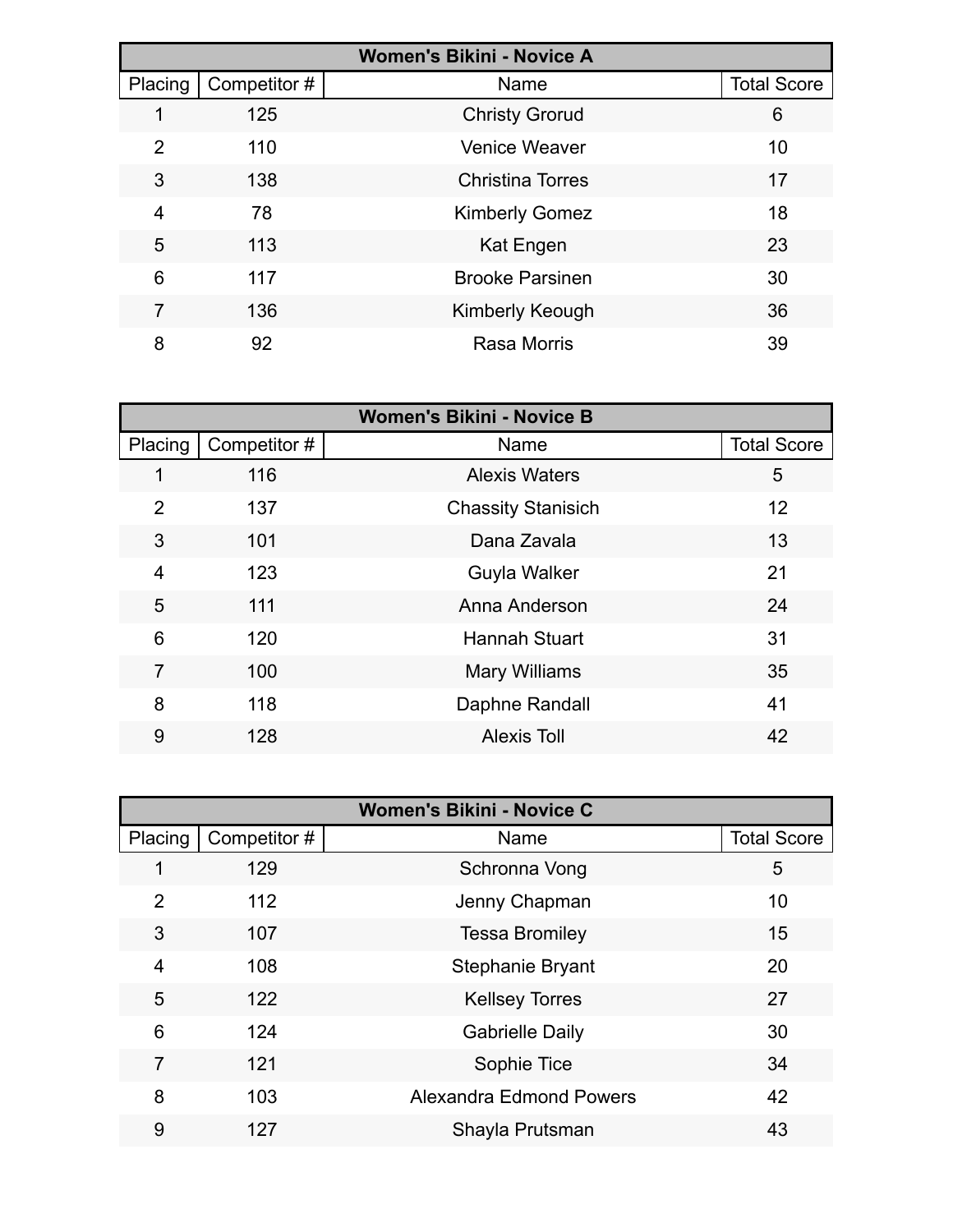| Women's Bikini - Open A |              |                         |                    |  |
|-------------------------|--------------|-------------------------|--------------------|--|
| Placing                 | Competitor # | Name                    | <b>Total Score</b> |  |
|                         | 131          | <b>Kimber Buehler</b>   | 5                  |  |
| 2                       | 138          | <b>Christina Torres</b> | 10                 |  |
| 3                       | 110          | <b>Venice Weaver</b>    | 19                 |  |
| 4                       | 113          | Kat Engen               | 20                 |  |
| 5                       | 99           | Lisa Kangas             | 24                 |  |
| 6                       | 78           | <b>Kimberly Gomez</b>   | 27                 |  |
| 7                       | 117          | <b>Brooke Parsinen</b>  | 37                 |  |
| 8                       | 92           | Rasa Morris             | 38                 |  |

|                |              | <b>Women's Bikini - Open B</b> |                    |
|----------------|--------------|--------------------------------|--------------------|
| Placing        | Competitor # | Name                           | <b>Total Score</b> |
| 1              | 116          | <b>Alexis Waters</b>           | 6                  |
| $\overline{2}$ | 67           | Karie Ryan                     | 9                  |
| 3              | 125          | <b>Christy Grorud</b>          | 15                 |
| 4              | 132          | <b>Hayley Mahdieh</b>          | 22                 |
| 5              | 137          | <b>Chassity Stanisich</b>      | 23                 |
| 6              | 123          | <b>Guyla Walker</b>            | 30                 |
| $\overline{7}$ | 128          | <b>Alexis Toll</b>             | 40                 |
| 8              | 120          | <b>Hannah Stuart</b>           | 41                 |
| 9              | 102          | Jane Beeson                    | 43                 |
| 10             | 106          | <b>Tracy Schweiger</b>         | 47                 |